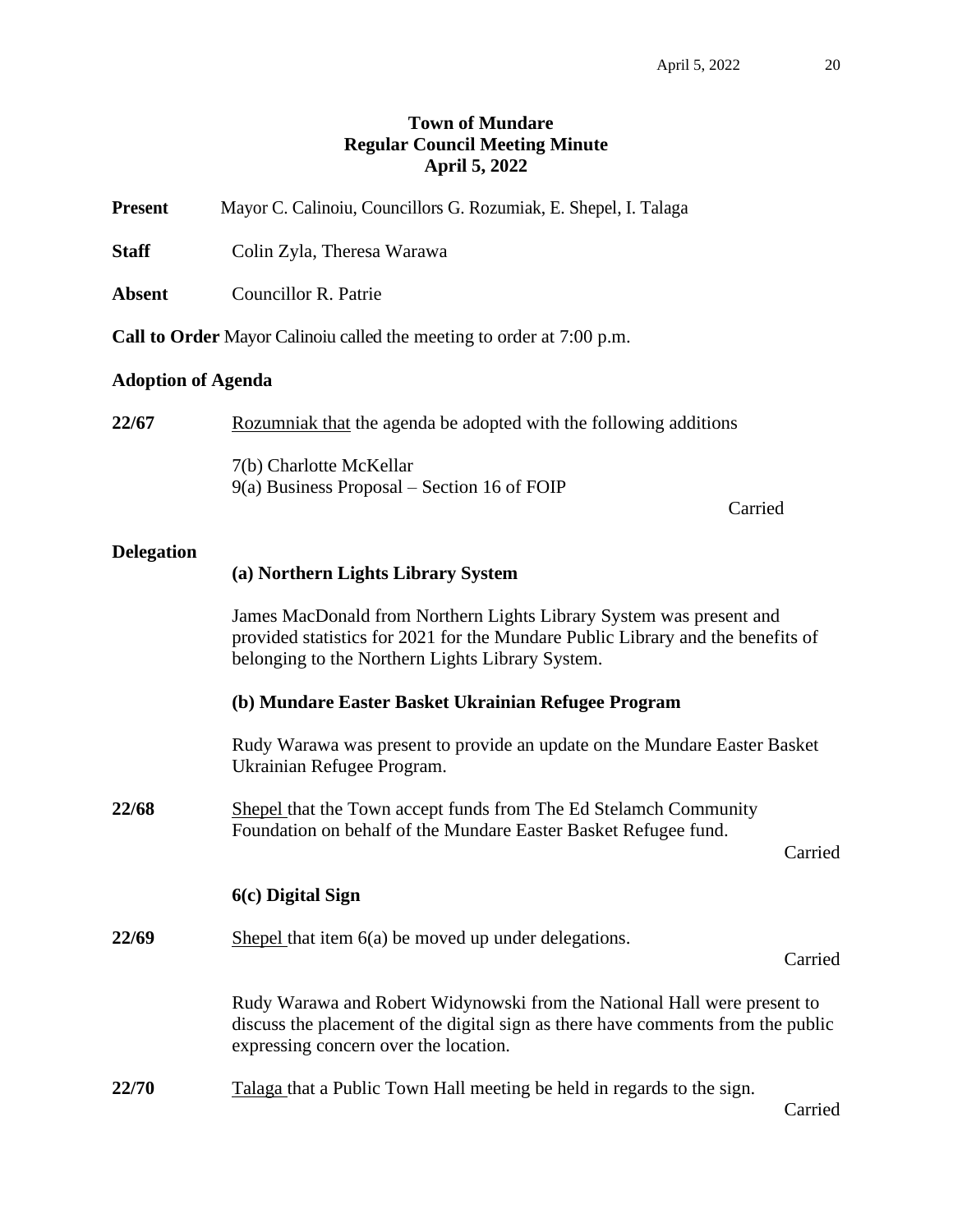A recess from 7:55 to 7:59 p.m.

# **Adoption of Minutes**

|                 | (a) Regular Meeting of Council – March 1, 2022                                                           |         |  |
|-----------------|----------------------------------------------------------------------------------------------------------|---------|--|
| 22/71           | Rozumniak that the minutes of the Regular Council Meeting of March 1, 2022, be<br>accepted as presented. |         |  |
|                 |                                                                                                          | Carried |  |
|                 | (b) Regular Meeting of Council – March 15, 2022                                                          |         |  |
| 22/72           | Talaga that the minutes of the Regular Council Meeting of March 15,<br>2022, be accepted as presented.   |         |  |
|                 |                                                                                                          | Carried |  |
|                 | (c) Special Meeting March 22, 2022                                                                       |         |  |
| 22/73           | Shepel that the Minutes of the Special Council Meeting of March 22, 2022, be                             |         |  |
|                 | accepted as presented.                                                                                   | Carried |  |
| <b>Finance</b>  |                                                                                                          |         |  |
|                 | (a) Accounts Payable – February 2022                                                                     |         |  |
| 22/74           | Rozumniak that the Accounts Payable for February 2022, be accepted as<br>presented.                      |         |  |
|                 | (b) Accounts Payable - March 2022                                                                        | Carried |  |
| 22/75           | Shepel that the Accounts Payable for March 2022, be accepted as presented.                               |         |  |
|                 |                                                                                                          | Carried |  |
| <b>Business</b> | (a) Unfinished Business                                                                                  |         |  |
| 22/76           | Talaga that unfinished business be accepted as information                                               |         |  |
|                 |                                                                                                          | Carried |  |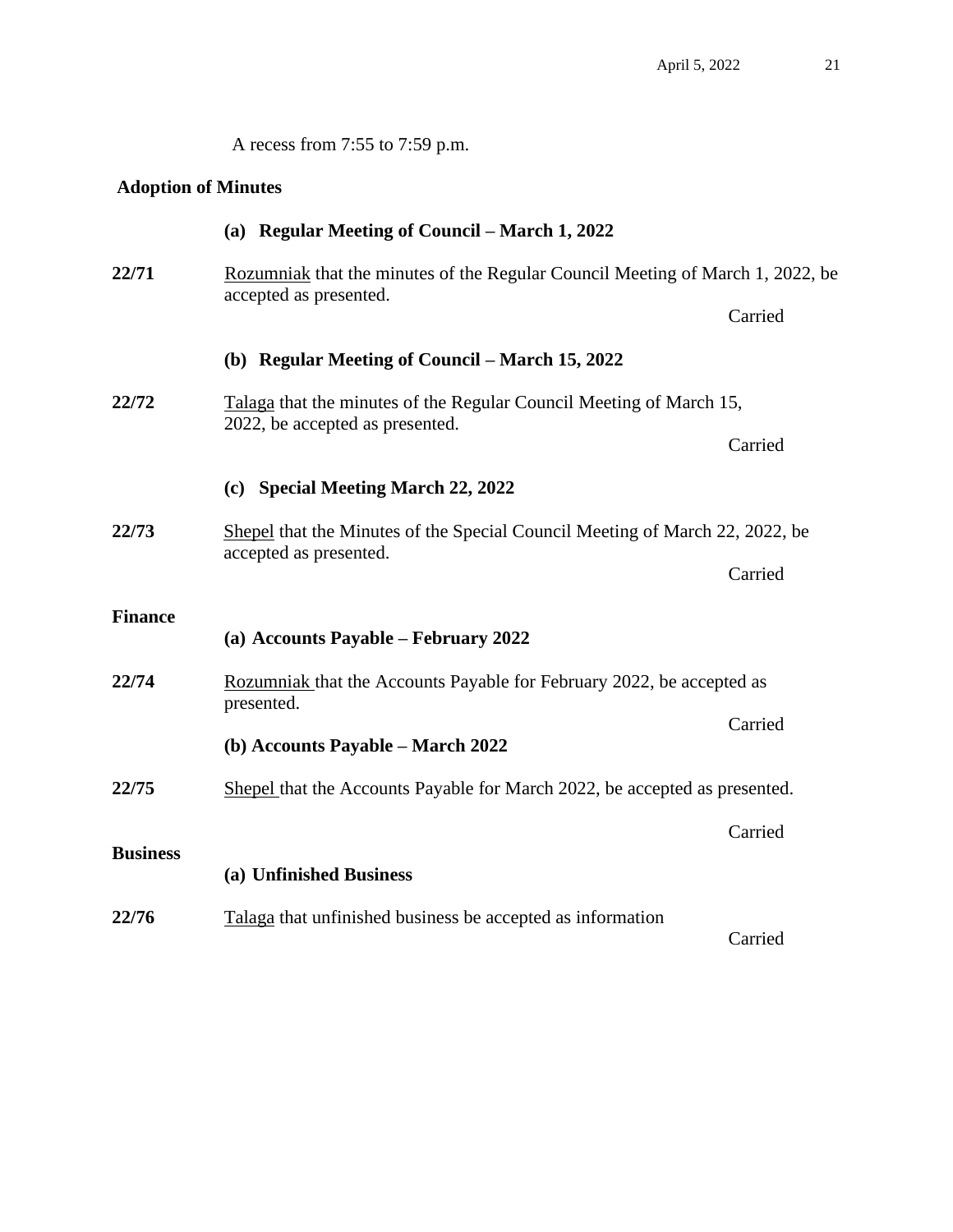# **(b) Mundare Public Library Board**

**22/77/** Rozumniak the following people be appointed to the Mundare Public Library Board until October of 2024.

> Lillian Sabo Jodie Conley Monica Dascavich Jamie Kelm

> > Carried

Carried Unanimously

**22/78** Shepel that Council approve the following members be appointed as a member for more than 3 consecutive years:

Theresa Warawa

# **(d) Policing/Alberta Police Force**

Discussion regarding the Alberta Study of transitioning to a Provincial Police Force

Carried

**22/79** Talaga that a letter be sent to the Minister of Justice expressing concerns over the proposed Provincial Police Force and the issues regarding fine revenue.

Carried **22/80** Rozumniak that Administration looking into preparing a resolution for the Alberta

## **Correspondence**

# **(a) Mary Immaculate Auxiliary (b) Charlotte McKellar**

Municipalities convention.

**22/81** Talaga that Correspondence be accepted as presented.

Carried

Carried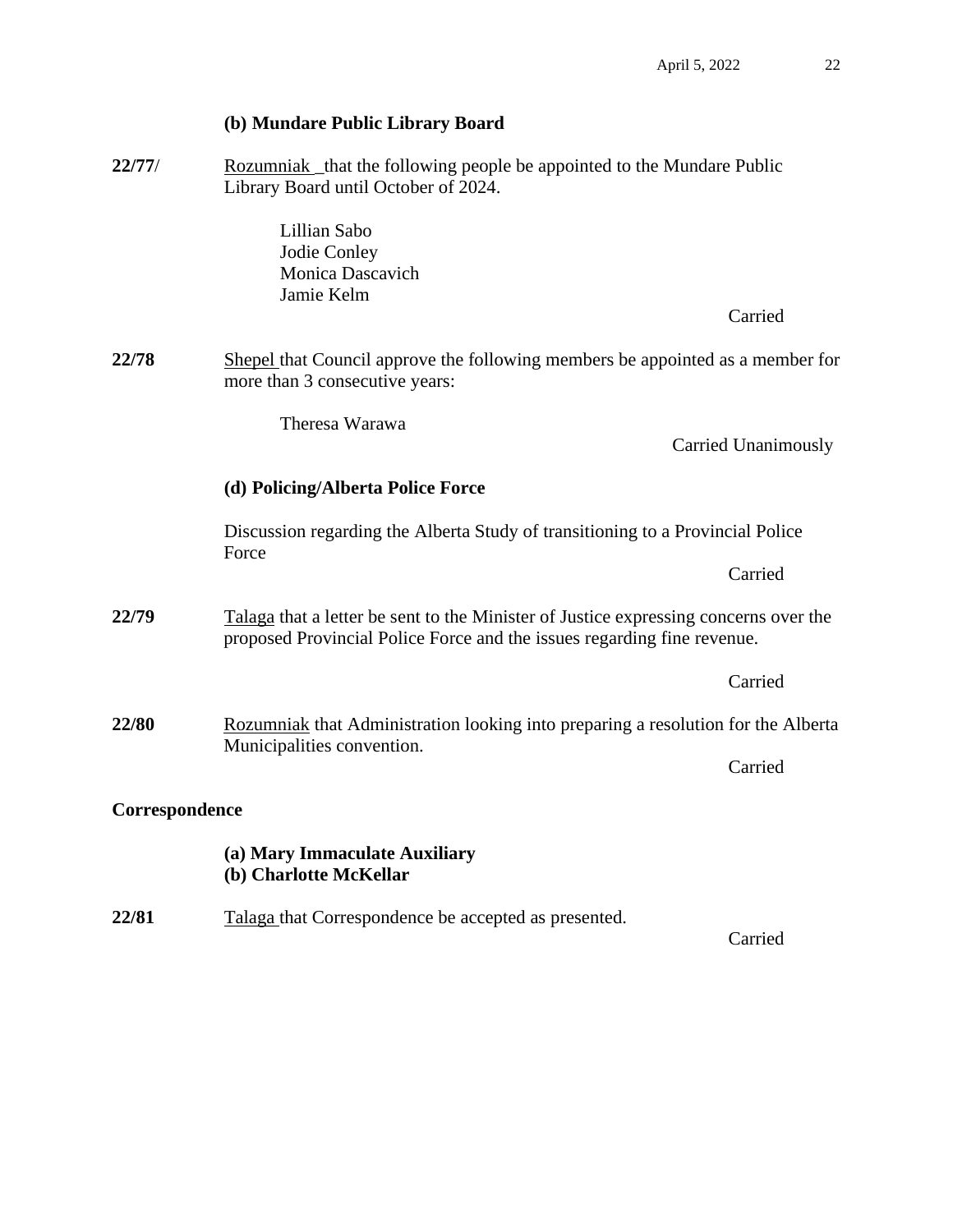#### **Staff and Council Reports**

## **Cheryl Calinoiu**

-attended two Regular Council Meetings -attended Special Council Meeting -attended Municipal Leader Caucus Seminar -attended Police Transition Study Meeting -attended Meeting with Elk Island Public Schools -attended Vegreville & Area Support Ukraine Meeting -attended Mundare Recreation Centre Annual Meeting -attended Mundare Support of Ukraine Rally

## **Rick Patrie**

**-**absent

## **Glen Rozumniak**

-attended two Regular Council Meetings -attended Special Meeting -attended Lamont County Ukrainian Flag Raising -attended Municipal Leader Caucus Seminar -attended meeting with Elk Island Public Schools -attended Police Transition Study meeting -attended Lamont County Housing Meeting -attended St. Michael Regional Landfill Meeting -attended Mundare Support of Ukraine Rally

#### **Eddie Shepel**

-attended two Regular Council Meetings -attended Special Council Meeting -attended Northern Lights Library Meeting -attended meeting with Elk Island Public Schools -attended Alberta Hub meeting -attended Mundare Support of Ukraine Rally

#### **Irene Talaga**

**-**attended two Regular Council Meetings -attended Special Council Meeting -attended meeting with Elk Island Public School -attended Communities in Bloom Meeting and Annual Meeting -attended Police Transition Study meeting **-**attended Mundare Support of Ukraine Rally